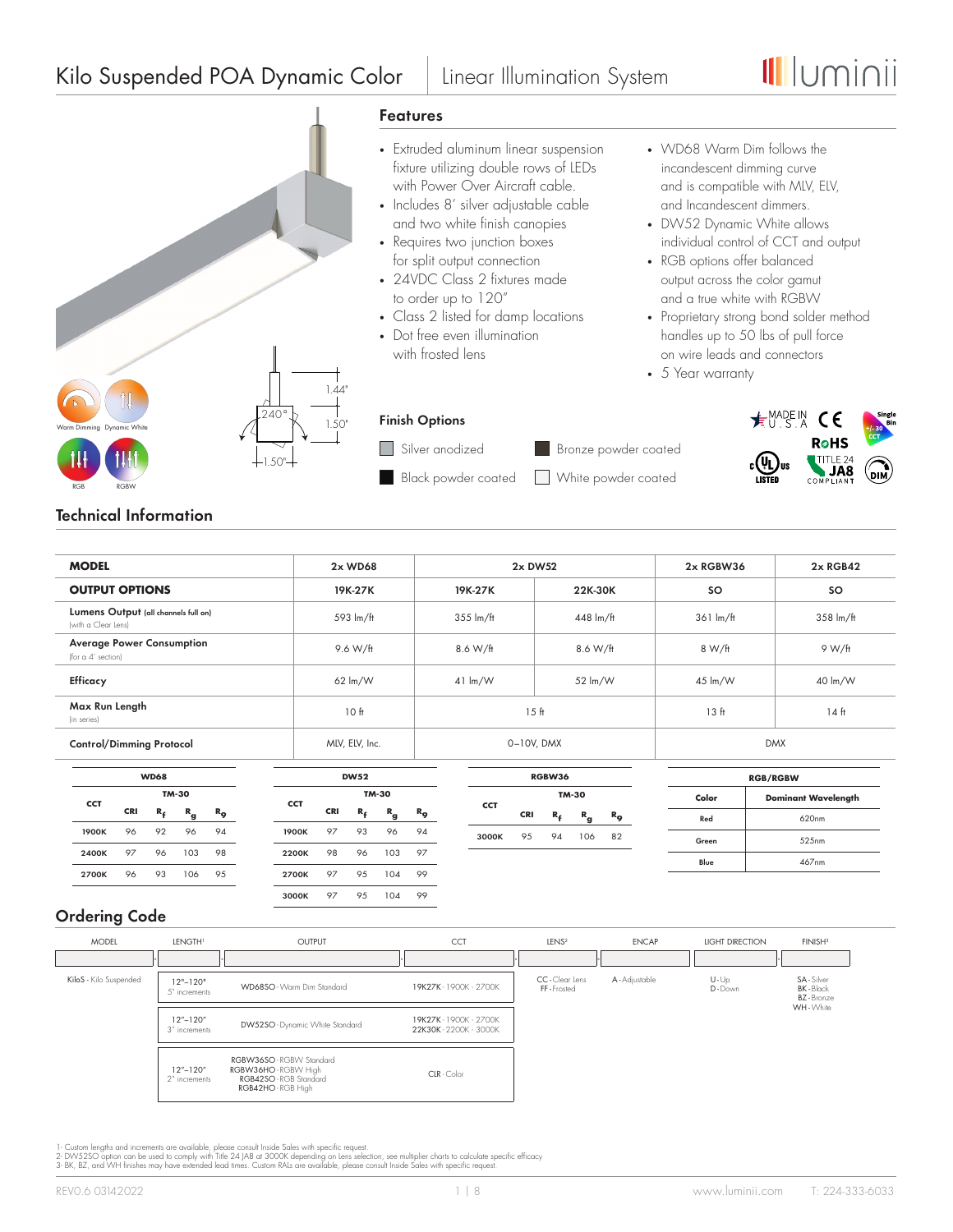

# **Product Dimensions**



# **Lens Option / Light Transmission**

# **Light Transmission**

| Lens/Accessory | <b>Transmission Percentage</b> |
|----------------|--------------------------------|
| Clear Lens     | 100%                           |
| Frosted Lens   | 88%                            |

### **LED Dotting Per Output/Lens**

|                     |       | Lens Type |  |  |
|---------------------|-------|-----------|--|--|
| Output Type         | Clear | Frosted   |  |  |
| DW52SO - 19K-27K    | CD    | ND        |  |  |
| DW52SO - 22K-30K    | CD    | ND        |  |  |
| <b>WD68SO - 27K</b> | CD    | ND        |  |  |
| WD68SO - 19K        | CD    | ND        |  |  |
| RGBW36SO            | CD    | ND        |  |  |
| <b>RGBW36HO</b>     | CD    | ND        |  |  |
| <b>RGB42SO</b>      | CD    | ND        |  |  |
| RGB42HO             | CD    | ND        |  |  |



**CD** - Clear Dotting **SD** - Slight Dotting **ND** - No Dotting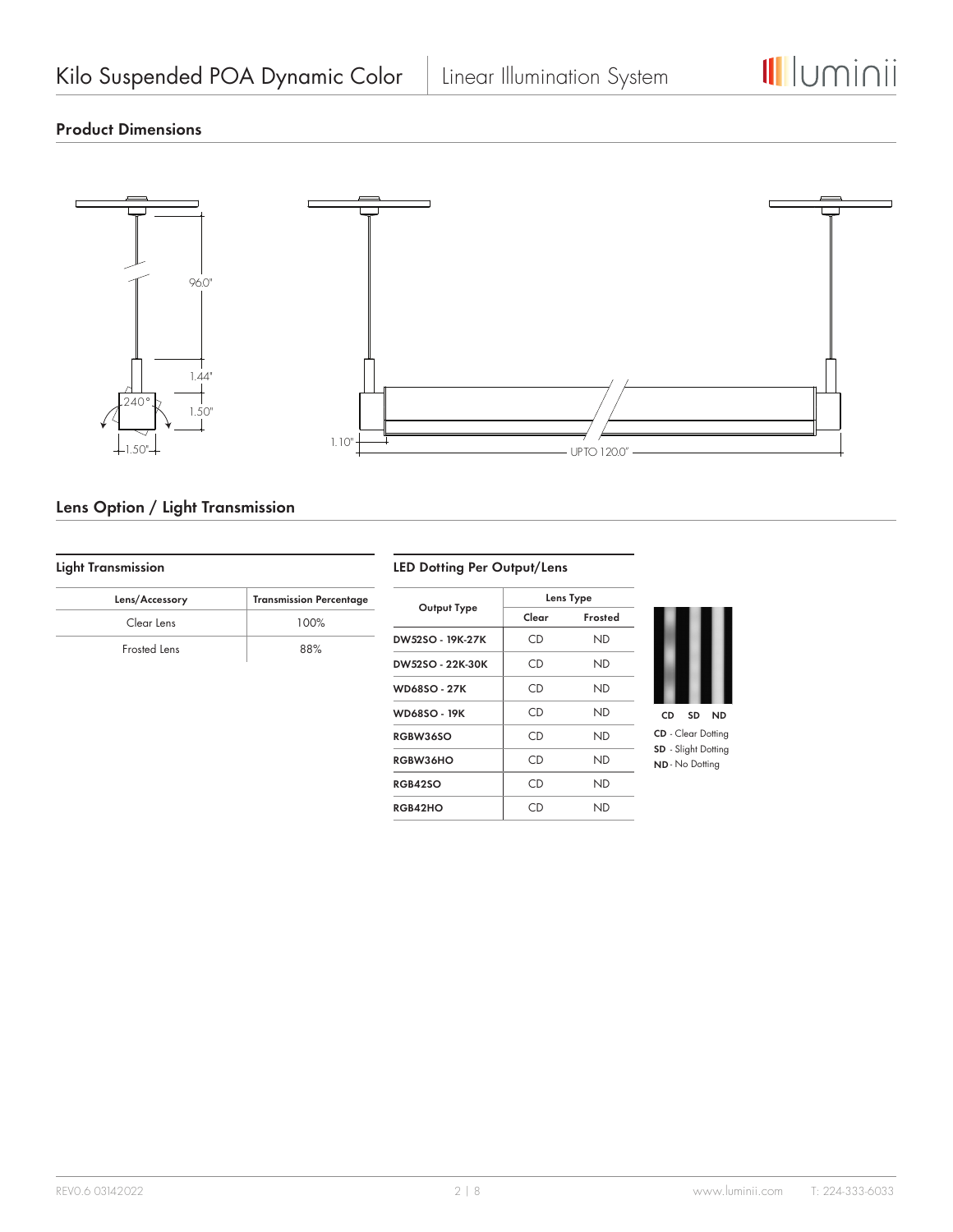# **Power Consumption**

Tested at full power with PSD Series power supplies.

Standard Nominal Lengths offered provide minimal shadowing. For alternate lengths, please consult Inside Sales with specific request.

| Nominal<br>Length (in) | Actual<br>Length         | Watts<br>SO              | Nominal<br>Length (in) | Actual<br>Length         | Watts<br>SO              | Nominal<br>Length (in) | Watts<br>Actual<br>Length<br>SO                                                                                                                                                                                                                                                                                                                                                                                                                                            |                          | Nominal<br>Length (in) | Actual<br>Length         | Watts<br>SO              |
|------------------------|--------------------------|--------------------------|------------------------|--------------------------|--------------------------|------------------------|----------------------------------------------------------------------------------------------------------------------------------------------------------------------------------------------------------------------------------------------------------------------------------------------------------------------------------------------------------------------------------------------------------------------------------------------------------------------------|--------------------------|------------------------|--------------------------|--------------------------|
| 12                     | 119/16                   | 8.2                      | 47                     | 46 1/16                  | 32.6                     | 82                     | $\overline{\phantom{a}}$                                                                                                                                                                                                                                                                                                                                                                                                                                                   | $\overline{\phantom{m}}$ | 117                    | $\overline{\phantom{a}}$ | $\overline{a}$           |
| 13                     | $\frac{1}{2}$            | $\overline{\phantom{0}}$ | 48                     | $\frac{1}{2}$            | $\frac{1}{2}$            | 83                     | $\frac{1}{2} \left( \frac{1}{2} \right) \left( \frac{1}{2} \right) \left( \frac{1}{2} \right) \left( \frac{1}{2} \right) \left( \frac{1}{2} \right) \left( \frac{1}{2} \right) \left( \frac{1}{2} \right) \left( \frac{1}{2} \right) \left( \frac{1}{2} \right) \left( \frac{1}{2} \right) \left( \frac{1}{2} \right) \left( \frac{1}{2} \right) \left( \frac{1}{2} \right) \left( \frac{1}{2} \right) \left( \frac{1}{2} \right) \left( \frac{1}{2} \right) \left( \frac$ | $\frac{1}{2}$            | 118                    | $\frac{1}{2}$            | $\overline{\phantom{0}}$ |
| 14                     | -                        | -                        | 49                     | -                        | $\overline{a}$           | 84                     | $\qquad \qquad \cdots$                                                                                                                                                                                                                                                                                                                                                                                                                                                     | $\overline{\phantom{m}}$ | 119                    | -                        | -                        |
| 15                     |                          | $\overline{\phantom{0}}$ | 50                     | $\overline{\phantom{m}}$ | $\overline{\phantom{a}}$ | 85                     | $\qquad \qquad \blacksquare$                                                                                                                                                                                                                                                                                                                                                                                                                                               | $\overline{\phantom{m}}$ | 120                    | 119 14/16                | 82.4                     |
| 16                     | -                        | -                        | 51                     | 50 15/16                 | 36.0                     | 86                     | 85 7/16                                                                                                                                                                                                                                                                                                                                                                                                                                                                    | 59.5                     | 121                    | -                        | $\overline{\phantom{a}}$ |
| 17                     | 168/16                   | 10.2                     | 52                     | $\overline{\phantom{0}}$ | $\overline{a}$           | 87                     | $\frac{1}{2}$                                                                                                                                                                                                                                                                                                                                                                                                                                                              | $\overline{\phantom{0}}$ | 122                    | $\overline{\phantom{a}}$ | $\overline{\phantom{a}}$ |
| 18                     | $\qquad \qquad -$        | $\overline{\phantom{0}}$ | 53                     | -                        | -                        | 88                     | $\frac{1}{2}$                                                                                                                                                                                                                                                                                                                                                                                                                                                              | $\overline{\phantom{m}}$ | 123                    | -                        | -                        |
| 19                     | $\overline{\phantom{0}}$ | $\overline{\phantom{0}}$ | 54                     | $\overline{\phantom{0}}$ | $\overline{a}$           | 89                     | $\overline{\phantom{m}}$                                                                                                                                                                                                                                                                                                                                                                                                                                                   | $\frac{1}{2}$            | 124                    | $\overline{\phantom{0}}$ |                          |
| 20                     | $\qquad \qquad -$        | $\overline{\phantom{0}}$ | 55                     | $\overline{\phantom{0}}$ | $\overline{\phantom{m}}$ | 90                     | $\overline{\phantom{a}}$                                                                                                                                                                                                                                                                                                                                                                                                                                                   | $\overline{\phantom{m}}$ | 125                    | $\qquad \qquad -$        |                          |
| 21                     | -                        | $\overline{\phantom{0}}$ | 56                     | 55 14/16                 | 40.4                     | 91                     | $90 \frac{5}{16}$                                                                                                                                                                                                                                                                                                                                                                                                                                                          | 63.6                     | 126                    | -                        |                          |
| 22                     | 217/16                   | 13.6                     | 57                     | $\overline{\phantom{0}}$ | $\overline{a}$           | 92                     | $\overline{\phantom{a}}$                                                                                                                                                                                                                                                                                                                                                                                                                                                   | $\frac{1}{2}$            | 127                    | -                        |                          |
| 23                     | $\qquad \qquad \cdots$   | $\overline{\phantom{m}}$ | 58                     | $\overline{\phantom{0}}$ | $\overline{\phantom{m}}$ | 93                     | $\qquad \qquad \blacksquare$                                                                                                                                                                                                                                                                                                                                                                                                                                               | $\overline{\phantom{m}}$ | 128                    | -                        | -                        |
| 24                     | $\overline{\phantom{0}}$ | $\frac{1}{2}$            | 59                     | $\overline{\phantom{0}}$ | $\overline{a}$           | 94                     | $\frac{1}{2}$                                                                                                                                                                                                                                                                                                                                                                                                                                                              | $\frac{1}{2}$            | 129                    | $\frac{1}{2}$            |                          |
| 25                     | -                        | $\overline{\phantom{0}}$ | 60                     | -                        | $\overline{a}$           | 95                     | $\frac{1}{2}$                                                                                                                                                                                                                                                                                                                                                                                                                                                              | -                        | 130                    | -                        |                          |
| 26                     | $\qquad \qquad \cdots$   | $\qquad \qquad -$        | 61                     | 60 13/16                 | 44.8                     | 96                     | 95 4/16                                                                                                                                                                                                                                                                                                                                                                                                                                                                    | 67.7                     | 131                    | $\overline{\phantom{a}}$ | -                        |
| 27                     | 26 6/16                  | 17.2                     | 62                     | $\overline{\phantom{0}}$ | $\overline{\phantom{0}}$ | 97                     | $\overline{\phantom{m}}$                                                                                                                                                                                                                                                                                                                                                                                                                                                   | $\overline{\phantom{m}}$ | 132                    | -                        |                          |
| 28                     | $\overline{\phantom{a}}$ | $\overline{\phantom{0}}$ | 63                     | $\overline{\phantom{0}}$ | $\overline{\phantom{a}}$ | 98                     | $\overline{\phantom{a}}$                                                                                                                                                                                                                                                                                                                                                                                                                                                   | $\frac{1}{2}$            | 133                    | $\overline{\phantom{a}}$ | -                        |
| 29                     |                          | $\overline{\phantom{0}}$ | 64                     | $\overline{a}$           | $\overline{\phantom{0}}$ | 99                     | $\overline{\phantom{m}}$                                                                                                                                                                                                                                                                                                                                                                                                                                                   | $\overline{\phantom{m}}$ | 134                    | $\qquad \qquad -$        |                          |
| 30                     | -                        | -                        | 65                     | $\overline{\phantom{0}}$ | $\overline{\phantom{a}}$ | 100                    | $\qquad \qquad \blacksquare$                                                                                                                                                                                                                                                                                                                                                                                                                                               | $\overline{\phantom{m}}$ | 135                    | $\overline{\phantom{a}}$ |                          |
| 31                     | $\frac{1}{2}$            | $\qquad \qquad -$        | 66                     | 65 12/16                 | 47.9                     | 101                    | $100 \frac{3}{16}$                                                                                                                                                                                                                                                                                                                                                                                                                                                         | 70.3                     | 136                    | $\frac{1}{2}$            | $\overline{\phantom{a}}$ |
| 32                     | 314/16                   | 22.0                     | 67                     | -                        | $\overline{\phantom{0}}$ | 102                    |                                                                                                                                                                                                                                                                                                                                                                                                                                                                            | $\qquad \qquad -$        | 137                    |                          |                          |
| 33                     | -                        | $\overline{\phantom{0}}$ | 68                     | -                        | $\overline{\phantom{0}}$ | 103                    | $\overline{\phantom{m}}$                                                                                                                                                                                                                                                                                                                                                                                                                                                   | $\overline{\phantom{0}}$ | 138                    | -                        |                          |
| 34                     | $\overline{\phantom{0}}$ | $\overline{\phantom{0}}$ | 69                     |                          | $\overline{\phantom{m}}$ | 104                    | $\overline{\phantom{a}}$                                                                                                                                                                                                                                                                                                                                                                                                                                                   | $\overline{\phantom{m}}$ | 139                    |                          | -                        |
| 35                     | $\overline{\phantom{a}}$ | $\overline{\phantom{m}}$ | 70                     |                          | $\overline{\phantom{a}}$ | 105                    | $\qquad \qquad -$                                                                                                                                                                                                                                                                                                                                                                                                                                                          | $\qquad \qquad -$        | 140                    | $\overline{\phantom{a}}$ |                          |
| 36                     | $\overline{\phantom{0}}$ | $\overline{\phantom{0}}$ | 71                     | 70 10/16                 | 50.6                     | 106                    | 1052/16                                                                                                                                                                                                                                                                                                                                                                                                                                                                    | 72.7                     | 141                    | -                        |                          |
| 37                     | 36 3/16                  | 25.8                     | 72                     | -                        | -                        | 107                    | $\overline{\phantom{a}}$                                                                                                                                                                                                                                                                                                                                                                                                                                                   | -                        | 142                    |                          |                          |
| 38                     | $\overline{\phantom{0}}$ | $\overline{\phantom{a}}$ | 73                     | $\overline{\phantom{0}}$ | $\frac{1}{2}$            | 108                    | $\overline{\phantom{a}}$                                                                                                                                                                                                                                                                                                                                                                                                                                                   | $\frac{1}{2}$            | 143                    |                          |                          |
| 39                     | -                        | ÷                        | 74                     | $\overline{\phantom{0}}$ | $\overline{\phantom{0}}$ | 109                    | $\overline{\phantom{a}}$                                                                                                                                                                                                                                                                                                                                                                                                                                                   | $\overline{\phantom{0}}$ | 144                    |                          |                          |
| 40                     | $\overline{\phantom{0}}$ | $\frac{1}{2}$            | 75                     | $\overline{\phantom{0}}$ | $\overline{\phantom{a}}$ | 110                    | $\overline{\phantom{a}}$                                                                                                                                                                                                                                                                                                                                                                                                                                                   | $\overline{\phantom{a}}$ |                        |                          |                          |
| 41                     | $\overline{\phantom{a}}$ | $\overline{\phantom{a}}$ | 76                     | 75 9/16                  | 53.5                     | 111                    | 110                                                                                                                                                                                                                                                                                                                                                                                                                                                                        | 75.1                     |                        |                          |                          |
| 42                     | 41 2/16                  | 29.5                     | 77                     | $\overline{\phantom{a}}$ | $\bar{a}$                | 112                    | $\overline{\phantom{a}}$                                                                                                                                                                                                                                                                                                                                                                                                                                                   | $\overline{\phantom{a}}$ |                        |                          |                          |
| 43                     | $\overline{\phantom{0}}$ | $\overline{\phantom{a}}$ | 78                     | $\overline{\phantom{0}}$ | -                        | 113                    | $\overline{\phantom{a}}$                                                                                                                                                                                                                                                                                                                                                                                                                                                   | $\overline{\phantom{a}}$ |                        |                          |                          |
| 44                     |                          | $\overline{\phantom{a}}$ | 79                     | $\overline{\phantom{0}}$ | $\overline{\phantom{a}}$ | 114                    | $\overline{\phantom{a}}$                                                                                                                                                                                                                                                                                                                                                                                                                                                   | $\overline{\phantom{a}}$ |                        |                          |                          |
| 45                     | $\overline{\phantom{0}}$ | $\qquad \qquad -$        | 80                     | $\overline{\phantom{a}}$ | $\overline{\phantom{a}}$ | 115                    | 114 15/16                                                                                                                                                                                                                                                                                                                                                                                                                                                                  | 78.8                     |                        |                          |                          |
| 46                     |                          | $\overline{a}$           | 81                     | 80 8/16                  | 56.5                     | 116                    | $\overline{\phantom{0}}$                                                                                                                                                                                                                                                                                                                                                                                                                                                   | $\equiv$                 |                        |                          |                          |

#### **2x WD68**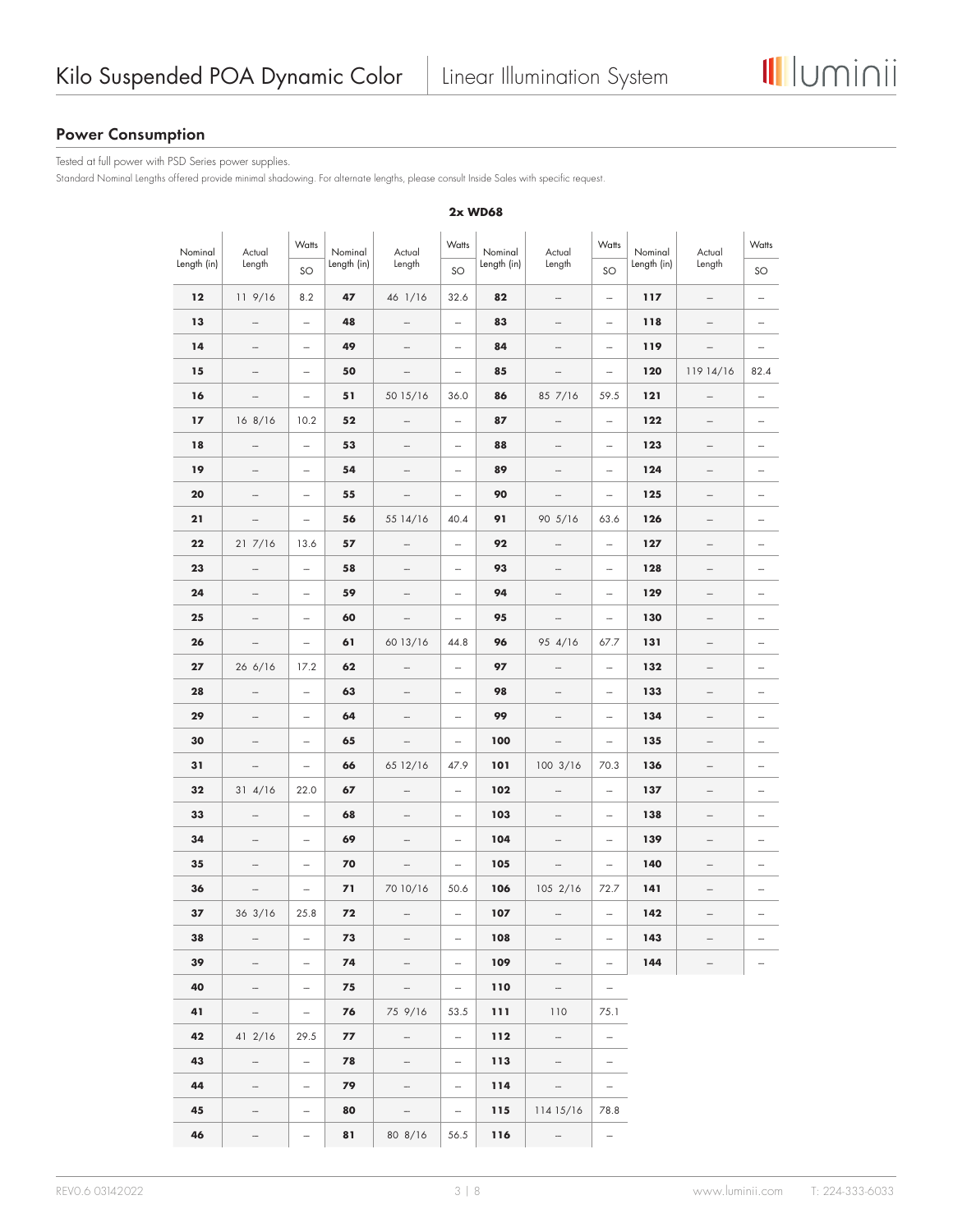

# **Power Consumption**

Tested at full power with PSD Series power supplies.

Standard Nominal Lengths offered provide minimal shadowing. For alternate lengths, please consult Inside Sales with specific request.

| Nominal     | Actual                       | Watts                    | Nominal     | Actual                    | Watts                    | Nominal     | Actual                                                                                                                                                                                                                                                                                                                                                                                                                                                                     | Watts                    | Nominal     | Actual                       | Watts                    |
|-------------|------------------------------|--------------------------|-------------|---------------------------|--------------------------|-------------|----------------------------------------------------------------------------------------------------------------------------------------------------------------------------------------------------------------------------------------------------------------------------------------------------------------------------------------------------------------------------------------------------------------------------------------------------------------------------|--------------------------|-------------|------------------------------|--------------------------|
| Length (in) | Length                       | SO                       | Length (in) | Length                    | SO                       | Length (in) | Length                                                                                                                                                                                                                                                                                                                                                                                                                                                                     | SO                       | Length (in) | Length                       | SO                       |
| 12          | 107/16                       | 9.4                      | 47          | 47                        | 32.4                     | 82          | $\overline{\phantom{a}}$                                                                                                                                                                                                                                                                                                                                                                                                                                                   | $\overline{\phantom{m}}$ | 117         | $\overline{\phantom{a}}$     | $\overline{\phantom{m}}$ |
| 13          | $\overline{\phantom{a}}$     | $\frac{1}{2}$            | 48          | $\overline{\phantom{m}}$  | $\overline{\phantom{a}}$ | 83          | $\overline{\phantom{m}}$                                                                                                                                                                                                                                                                                                                                                                                                                                                   | $\frac{1}{2}$            | 118         | 1175/16                      | 75.9                     |
| 14          | $13 \frac{4}{16}$            | 9.4                      | 49          | $\overline{\phantom{0}}$  | $\overline{\phantom{0}}$ | 84          | 83 9/16                                                                                                                                                                                                                                                                                                                                                                                                                                                                    | 56.6                     | 119         | $\overline{\phantom{a}}$     |                          |
| 15          | $\overline{\phantom{m}}$     | $\overline{\phantom{m}}$ | 50          | 49 13/16                  | 34.7                     | 85          | $\overline{\phantom{a}}$                                                                                                                                                                                                                                                                                                                                                                                                                                                   | $\overline{\phantom{a}}$ | 120         | $\qquad \qquad \blacksquare$ | $\overline{\phantom{a}}$ |
| 16          | $\frac{1}{2}$                | $\frac{1}{2}$            | 51          | $\frac{1}{2}$             | $\frac{1}{2}$            | 86          | $\frac{1}{2} \left( \frac{1}{2} \right) \left( \frac{1}{2} \right) \left( \frac{1}{2} \right) \left( \frac{1}{2} \right) \left( \frac{1}{2} \right) \left( \frac{1}{2} \right) \left( \frac{1}{2} \right) \left( \frac{1}{2} \right) \left( \frac{1}{2} \right) \left( \frac{1}{2} \right) \left( \frac{1}{2} \right) \left( \frac{1}{2} \right) \left( \frac{1}{2} \right) \left( \frac{1}{2} \right) \left( \frac{1}{2} \right) \left( \frac{1}{2} \right) \left( \frac$ | $\overline{\phantom{a}}$ | 121         | $\overline{\phantom{a}}$     |                          |
| $17$        | $16$ $1/16$                  | 10.7                     | 52          | $\qquad \qquad -$         | $\overline{\phantom{0}}$ | 87          | 86 6/16                                                                                                                                                                                                                                                                                                                                                                                                                                                                    | 58.1                     | 122         |                              |                          |
| 18          | $\overline{\phantom{a}}$     | $\overline{\phantom{0}}$ | 53          | 52 10/16                  | 36.5                     | 88          |                                                                                                                                                                                                                                                                                                                                                                                                                                                                            | $\frac{1}{2}$            | 123         | $\overline{\phantom{m}}$     |                          |
| 19          | 18 14/16                     | 12.7                     | 54          | $\frac{1}{2}$             | $\overline{\phantom{0}}$ | 89          | $\overline{\phantom{a}}$                                                                                                                                                                                                                                                                                                                                                                                                                                                   | $\overline{\phantom{a}}$ | 124         | $\qquad \qquad -$            |                          |
| 20          | $\overline{\phantom{a}}$     | $\overline{\phantom{0}}$ | 55          | $\overline{\phantom{0}}$  | $\frac{1}{2}$            | 90          | 89 3/16                                                                                                                                                                                                                                                                                                                                                                                                                                                                    | 59.7                     | 125         | $\overline{\phantom{m}}$     |                          |
| 21          | $\qquad \qquad \blacksquare$ | $\overline{\phantom{0}}$ | 56          | 55 7/16                   | 37.7                     | 91          | $\frac{1}{2}$                                                                                                                                                                                                                                                                                                                                                                                                                                                              | $\overline{\phantom{a}}$ | 126         | -                            |                          |
| 22          | 21 11/16                     | 14.8                     | 57          | $\overline{\phantom{m}}$  | $\frac{1}{2}$            | 92          | 92                                                                                                                                                                                                                                                                                                                                                                                                                                                                         | 61.2                     | 127         | $\overline{\phantom{m}}$     |                          |
| 23          | $\frac{1}{2}$                | $\frac{1}{2}$            | 58          | $\overline{\phantom{a}}$  | $\frac{1}{2}$            | 93          | $\overline{\phantom{a}}$                                                                                                                                                                                                                                                                                                                                                                                                                                                   | $\overline{\phantom{a}}$ | 128         | $\qquad \qquad -$            |                          |
| 24          | $\qquad \qquad -$            | $\overline{a}$           | 59          | 58 4/16                   | 39.5                     | 94          | $\overline{\phantom{a}}$                                                                                                                                                                                                                                                                                                                                                                                                                                                   | $\frac{1}{2}$            | 129         | -                            |                          |
| 25          | 24 8/16                      | 16.8                     | 60          |                           | $\overline{\phantom{0}}$ | 95          | 94 13/16                                                                                                                                                                                                                                                                                                                                                                                                                                                                   | 62.7                     | 130         |                              |                          |
| 26          | $\qquad \qquad \blacksquare$ | $\overline{\phantom{m}}$ | 61          | $\overline{\phantom{a}}$  | $\overline{\phantom{0}}$ | 96          | $\overline{\phantom{m}}$                                                                                                                                                                                                                                                                                                                                                                                                                                                   | $\overline{\phantom{a}}$ | 131         | $\qquad \qquad -$            |                          |
| 27          | $\overline{\phantom{a}}$     | $\overline{\phantom{0}}$ | 62          | 611/16                    | 41.3                     | 97          | $\overline{\phantom{a}}$                                                                                                                                                                                                                                                                                                                                                                                                                                                   | $\qquad \qquad -$        | 132         | $\overline{\phantom{a}}$     |                          |
| 28          | $27 \frac{5}{16}$            | 18.1                     | 63          |                           | $\overline{a}$           | 98          | 97 10/16                                                                                                                                                                                                                                                                                                                                                                                                                                                                   | 64.3                     | 133         | -                            |                          |
| 29          | $\overline{\phantom{m}}$     | $\overline{\phantom{0}}$ | 64          | 63 14/16                  | 43.1                     | 99          | $\overline{\phantom{a}}$                                                                                                                                                                                                                                                                                                                                                                                                                                                   | $\overline{\phantom{a}}$ | 134         | $\qquad \qquad -$            |                          |
| 30          | $\overline{\phantom{a}}$     | $\overline{\phantom{0}}$ | 65          | $\overline{\phantom{0}}$  | $\overline{\phantom{m}}$ | 100         | $\overline{\phantom{a}}$                                                                                                                                                                                                                                                                                                                                                                                                                                                   | $\overline{\phantom{a}}$ | 135         | $\qquad \qquad -$            |                          |
| 31          | 302/16                       | 20.1                     | 66          | -                         | -                        | 101         | 1007/16                                                                                                                                                                                                                                                                                                                                                                                                                                                                    | 65.9                     | 136         | -                            |                          |
| 32          | $\overline{\phantom{a}}$     | $\overline{\phantom{0}}$ | 67          | 66 11/16                  | 44.9                     | 102         |                                                                                                                                                                                                                                                                                                                                                                                                                                                                            | $\overline{\phantom{0}}$ | 137         |                              |                          |
| 33          | 32 15/16                     | 22.1                     | 68          | $\overline{\phantom{m}}$  | $\frac{1}{2}$            | 103         | $\overline{\phantom{a}}$                                                                                                                                                                                                                                                                                                                                                                                                                                                   | $\overline{\phantom{m}}$ | 138         |                              |                          |
| 34          | $\overline{\phantom{a}}$     | $\overline{\phantom{0}}$ | 69          | $\frac{1}{2}$             | $\frac{1}{2}$            | 104         | $103 \frac{4}{16}$                                                                                                                                                                                                                                                                                                                                                                                                                                                         | 67.0                     | 139         | $\frac{1}{2}$                |                          |
| 35          | $\qquad \qquad -$            | -                        | 70          | 69 8/16                   | 46.6                     | 105         |                                                                                                                                                                                                                                                                                                                                                                                                                                                                            | $\overline{\phantom{0}}$ | 140         |                              |                          |
| 36          | 35 12/16                     | 24.1                     | 71          | $\overline{\phantom{m}}$  | $\overline{a}$           | 106         | $\overline{\phantom{m}}$                                                                                                                                                                                                                                                                                                                                                                                                                                                   | $\frac{1}{2}$            | 141         | $\overline{\phantom{m}}$     |                          |
| 37          |                              |                          | 72          |                           |                          | 107         | 106 1/16                                                                                                                                                                                                                                                                                                                                                                                                                                                                   | 68.6                     | $142$       |                              |                          |
| 38          | $\sim$                       | $\overline{\phantom{a}}$ | 73          | 72 5/16                   | 47.8                     | 108         | $\sim$ 100 $\mu$                                                                                                                                                                                                                                                                                                                                                                                                                                                           | $\sim$                   | 143         |                              |                          |
| 39          | 38 9/16                      | 26.2                     | 74          | $\sim$ $-$                | $\sim$                   | 109         | $10814/16$ 70.2                                                                                                                                                                                                                                                                                                                                                                                                                                                            |                          | 144         |                              |                          |
| 40          | $\sim$ $-$                   | $\sim$                   | 75          | $\sim$ $ \sim$            | $\sim$                   | 110         | $\sim$ $ -$                                                                                                                                                                                                                                                                                                                                                                                                                                                                | $\overline{\phantom{m}}$ |             |                              |                          |
| 41          | $\sim$ $-$                   | $\overline{\phantom{a}}$ | 76          | 75 2/16                   | 49.7                     | 111         | $\sim$ 100 $\mu$                                                                                                                                                                                                                                                                                                                                                                                                                                                           | $\sim$                   |             |                              |                          |
| 42          | 41 6/16                      | 27.7                     | 77          | $\mathcal{L}=\mathcal{L}$ | $\equiv$                 | 112         | 111 11/16                                                                                                                                                                                                                                                                                                                                                                                                                                                                  | 72.2                     |             |                              |                          |
| 43          | $\equiv$ .                   | $\overline{\phantom{a}}$ | 78          | 77 15/16                  | 52.0                     | 113         | $\sim$                                                                                                                                                                                                                                                                                                                                                                                                                                                                     | $\overline{\phantom{a}}$ |             |                              |                          |
| 44          | $\sim$ $-$                   | $\sim$                   | 79          | $\overline{\phantom{a}}$  | $\sim$                   | 114         | $\sim 100$                                                                                                                                                                                                                                                                                                                                                                                                                                                                 | $\sim$ .                 |             |                              |                          |
| 45          | 44 3/16                      | 30.1                     | 80          | $ \,$                     | $\overline{\phantom{a}}$ | 115         | 1148/16                                                                                                                                                                                                                                                                                                                                                                                                                                                                    | 74.4                     |             |                              |                          |
| 46          | $\sim$                       | $\overline{\phantom{a}}$ | 81          | 80 12/16                  | 54.3                     | 116         | $\sim$                                                                                                                                                                                                                                                                                                                                                                                                                                                                     | $\overline{\phantom{a}}$ |             |                              |                          |

#### **2x DW52**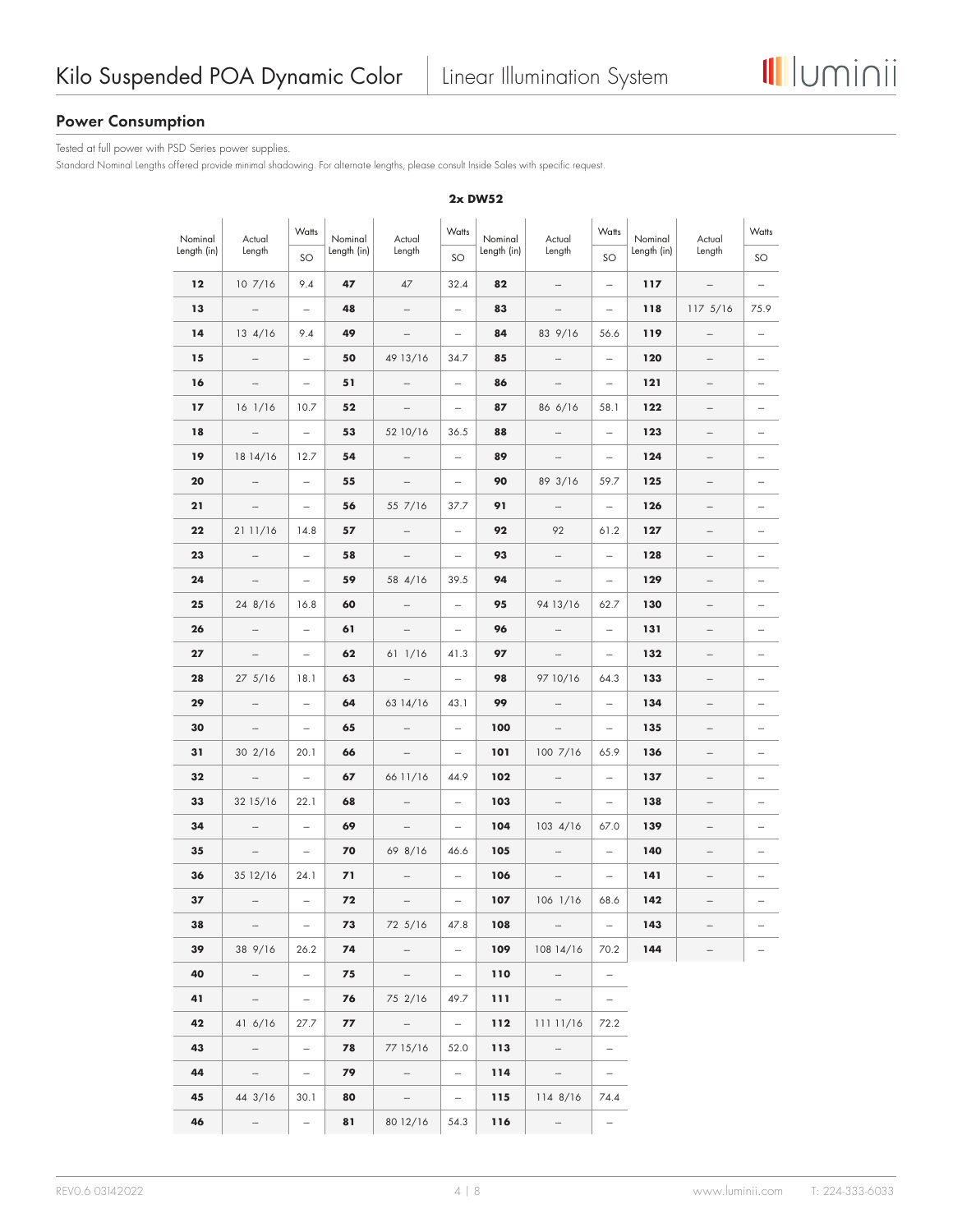

# **Power Consumption**

Tested at full power with PSD Series power supplies.

Standard Nominal Lengths offered provide minimal shadowing. For alternate lengths, please consult Inside Sales with specific request.

**2x RGBW & RGB**

|                   |                                  |                          |                          | Watts                    |                          |                   |                                  |                          |                          | Watts                    |                          |                   |                          |                          |                                 | Watts                    |                          |                   |                          | Watts                    |                          |                                                                                                                                                                                                                                                                                                                                                                                                                                                                            |                          |  |
|-------------------|----------------------------------|--------------------------|--------------------------|--------------------------|--------------------------|-------------------|----------------------------------|--------------------------|--------------------------|--------------------------|--------------------------|-------------------|--------------------------|--------------------------|---------------------------------|--------------------------|--------------------------|-------------------|--------------------------|--------------------------|--------------------------|----------------------------------------------------------------------------------------------------------------------------------------------------------------------------------------------------------------------------------------------------------------------------------------------------------------------------------------------------------------------------------------------------------------------------------------------------------------------------|--------------------------|--|
| Nominal<br>Length | Actual<br>Length                 |                          | RGBW36                   |                          | RGB42                    | Nominal<br>Length | Actual<br>Length                 |                          | RGBW36                   |                          | RGB42                    | Nominal<br>Length | Actual<br>Length         | RGBW36                   |                                 | RGB42                    |                          | Nominal<br>Length | Actual<br>Length         | RGBW36                   |                          | RGB42                                                                                                                                                                                                                                                                                                                                                                                                                                                                      |                          |  |
| (in)              |                                  | SO                       | HO                       | SO                       | HO                       | (in)              |                                  | SO                       | HO                       | SO                       | HO                       | (in)              |                          | <b>SO</b>                | HO                              | SO                       | HO                       | (in)              |                          | SO                       | HO                       | SO                                                                                                                                                                                                                                                                                                                                                                                                                                                                         | HO                       |  |
| $12 \,$           | 11 13/16                         | 7.92                     | 14.58                    | 8.82                     | 17.28                    | 47                | $\overline{\phantom{a}}$         |                          | $\overline{\phantom{a}}$ | $\overline{\phantom{a}}$ | $\overline{\phantom{m}}$ | 82                | $\overline{\phantom{0}}$ | $\frac{1}{2}$            | $\overline{\phantom{a}}$        | $\overline{\phantom{a}}$ | $\overline{\phantom{a}}$ | 117               | 116 3/16 72.63           |                          | $\overline{\phantom{a}}$ | 81.18                                                                                                                                                                                                                                                                                                                                                                                                                                                                      | $\overline{\phantom{a}}$ |  |
| 13                | $\overline{\phantom{0}}$         | $\overline{\phantom{a}}$ | $\sim$                   | $\overline{\phantom{a}}$ | $\overline{\phantom{a}}$ | 48                | 474/16                           |                          |                          |                          | 28.89 55.08 33.53 62.55  | 83                | 82 11/16 52.20           |                          | $\overline{\phantom{a}}$        | 58.82                    | $\sim$                   | 118               |                          | $\overline{\phantom{a}}$ | $\overline{\phantom{a}}$ | $\overline{\phantom{a}}$                                                                                                                                                                                                                                                                                                                                                                                                                                                   | $\overline{\phantom{a}}$ |  |
| 14                | 13 13/16                         | 7.92                     | 14.58 8.82               |                          | 17.28                    | 49                | $\overline{\phantom{m}}$         | $\overline{\phantom{a}}$ | $\overline{\phantom{a}}$ | $\sim$                   | $\overline{\phantom{m}}$ | 84                | $\overline{\phantom{a}}$ | $\overline{\phantom{a}}$ | $\overline{\phantom{a}}$        | $\overline{\phantom{a}}$ | $\overline{\phantom{a}}$ | 119               | 118 2/16 74.16           |                          | $\overline{\phantom{m}}$ | 82.50                                                                                                                                                                                                                                                                                                                                                                                                                                                                      | $\overline{a}$           |  |
| 15                | -                                | $\overline{\phantom{a}}$ | $\overline{\phantom{m}}$ | $\overline{\phantom{0}}$ | $\frac{1}{2}$            | 50                | 49 4/16                          |                          | 30.27 57.60 35.06 65.37  |                          |                          | 85                | 84 11/16 53.52           |                          | $\overline{\phantom{a}}$        | 60.05                    | $\overline{\phantom{a}}$ | 120               | $\overline{a}$           | $\overline{\phantom{a}}$ | $\overline{\phantom{m}}$ | -                                                                                                                                                                                                                                                                                                                                                                                                                                                                          | -                        |  |
| 16                | 1512/16                          | 9.03                     |                          | 16.98 10.32 19.92        |                          | 51                | $\overline{\phantom{a}}$         | $\overline{a}$           |                          | $\overline{\phantom{a}}$ | $\overline{\phantom{a}}$ | 86                |                          | $\overline{a}$           | $\overline{a}$                  | $\overline{\phantom{a}}$ | $\overline{\phantom{a}}$ | 121               | $\overline{\phantom{m}}$ | $\overline{\phantom{a}}$ | $\overline{\phantom{a}}$ | $\overline{\phantom{a}}$                                                                                                                                                                                                                                                                                                                                                                                                                                                   | $\overline{\phantom{a}}$ |  |
| $17$              |                                  | $\overline{\phantom{a}}$ | $\overline{\phantom{a}}$ | $\overline{\phantom{0}}$ | $\overline{\phantom{a}}$ | 52                | $51 \frac{3}{16}$                |                          |                          |                          | 31.58 60.03 36.51 67.95  | 87                | 86 10/16 54.80           |                          | $\overline{\phantom{a}}$        | 61.40                    | $\overline{\phantom{a}}$ | 122               | $\overline{\phantom{0}}$ | $\overline{a}$           | $\overline{a}$           | $\overline{a}$                                                                                                                                                                                                                                                                                                                                                                                                                                                             |                          |  |
| 18                | 1712/16                          |                          | 10.14 19.38 11.82 22.56  |                          |                          | 53                | $\overline{\phantom{a}}$         | $\sim$                   | $\overline{\phantom{a}}$ | $\overline{\phantom{a}}$ | $\overline{\phantom{a}}$ | 88                | $\overline{\phantom{0}}$ | $\overline{\phantom{a}}$ | $\overline{\phantom{a}}$        | $\overline{\phantom{a}}$ | $\overline{\phantom{a}}$ | 123               | $\overline{\phantom{0}}$ | $\overline{\phantom{a}}$ | $\overline{\phantom{a}}$ | $\overline{\phantom{a}}$                                                                                                                                                                                                                                                                                                                                                                                                                                                   | $\overline{\phantom{a}}$ |  |
| 19                | -                                |                          |                          |                          | $\overline{\phantom{a}}$ | 54                | 53 3/16                          |                          | 32.81 62.37 37.89 70.29  |                          |                          | 89                | 88 10/16 56.03           |                          | $\overline{\phantom{a}}$        | 62.87                    |                          | 124               | $\overline{\phantom{0}}$ | $\overline{a}$           | $\overline{\phantom{a}}$ | -                                                                                                                                                                                                                                                                                                                                                                                                                                                                          | $\overline{\phantom{a}}$ |  |
| 20                | 19 11/16                         |                          | 11.25 21.78 13.32 25.20  |                          |                          | 55                | $\overline{\phantom{a}}$         | $\overline{\phantom{a}}$ | $\overline{\phantom{m}}$ | $\overline{\phantom{a}}$ | $\overline{\phantom{m}}$ | 90                | $\overline{\phantom{a}}$ | $\overline{a}$           | $\overline{a}$                  | $\overline{\phantom{a}}$ | $\overline{\phantom{a}}$ | 125               | -                        | $\overline{\phantom{a}}$ | $\overline{\phantom{a}}$ | -                                                                                                                                                                                                                                                                                                                                                                                                                                                                          | $\overline{\phantom{m}}$ |  |
| 21                | $\overline{\phantom{0}}$         | $\overline{\phantom{a}}$ | $\frac{1}{2}$            | -                        | $\overline{\phantom{a}}$ | 56                | 55 2/16                          |                          | 34.04 64.71 39.27 72.63  |                          |                          | 91                | 90 9/16                  | 57.26                    | $\overline{\phantom{m}}$        | 64.34                    |                          | 126               | -                        | $\overline{\phantom{a}}$ | $\overline{\phantom{a}}$ | -                                                                                                                                                                                                                                                                                                                                                                                                                                                                          | -                        |  |
| 22                | 2111/16                          |                          | 12.36 24.18 14.82 27.84  |                          |                          | 57                | $\overline{\phantom{a}}$         | $\overline{\phantom{a}}$ | $\overline{\phantom{a}}$ | $\sim$                   | $\overline{a}$           | 92                |                          | $\overline{\phantom{a}}$ | $\overline{\phantom{a}}$        | $\overline{\phantom{a}}$ | $\sim$                   | 127               | $\overline{\phantom{0}}$ | $\overline{a}$           | $\overline{\phantom{a}}$ | $\overline{\phantom{a}}$                                                                                                                                                                                                                                                                                                                                                                                                                                                   | $\overline{\phantom{a}}$ |  |
| 23                | $\frac{1}{2}$                    | $\sim$                   |                          |                          | $\overline{\phantom{a}}$ | 58                | 57 2/16                          |                          | 35.27 67.05 40.65 74.97  |                          |                          | 93                | 92 9/16                  | 58.49                    | $\overline{\phantom{a}}$        | 65.81                    | $\overline{\phantom{a}}$ | 128               | $\overline{a}$           | $\overline{a}$           | $\overline{\phantom{a}}$ | -                                                                                                                                                                                                                                                                                                                                                                                                                                                                          | $\overline{\phantom{a}}$ |  |
| 24                | 23 10/16 13.47 26.58 16.32 30.48 |                          |                          |                          |                          | 59                | $\overline{\phantom{a}}$         | $\overline{\phantom{a}}$ | $\frac{1}{2}$            | $\overline{\phantom{a}}$ | $\overline{\phantom{m}}$ | 94                |                          | -                        | $\overline{\phantom{a}}$        | $\frac{1}{2}$            | $\frac{1}{2}$            | 129               | -                        | $\overline{a}$           | -                        |                                                                                                                                                                                                                                                                                                                                                                                                                                                                            | -                        |  |
| 25                | -                                | $\overline{\phantom{a}}$ | $\overline{\phantom{a}}$ |                          |                          | 60                | 59 1/16                          |                          | 36.50 69.39 42.03 77.31  |                          |                          | 95                | 94 8/16                  | 59.72                    | $\overline{\phantom{a}}$        | 67.28                    | $\overline{\phantom{a}}$ | 130               | -                        | $\overline{\phantom{a}}$ | $\overline{\phantom{a}}$ | -                                                                                                                                                                                                                                                                                                                                                                                                                                                                          |                          |  |
| 26                | 25 10/16                         |                          | 14.58 28.98 17.82 33.12  |                          |                          | 61                | $\frac{1}{2}$                    | $\overline{\phantom{a}}$ |                          | $\frac{1}{2}$            | $\frac{1}{2}$            | 96                | $\overline{\phantom{0}}$ | $\frac{1}{2}$            | $\overline{\phantom{a}}$        | $\frac{1}{2}$            | $\overline{\phantom{a}}$ | 131               | $\overline{\phantom{0}}$ | $\overline{\phantom{a}}$ | $\overline{\phantom{a}}$ | $\overline{\phantom{a}}$                                                                                                                                                                                                                                                                                                                                                                                                                                                   |                          |  |
| 27                | $\overline{\phantom{a}}$         | $\sim$                   | $\overline{\phantom{a}}$ | $\overline{\phantom{a}}$ | $\overline{\phantom{a}}$ | 62                | 611/16                           |                          |                          |                          | 37.73 71.73 43.41 79.65  | 97                | 96 8/16                  | 60.33                    | $\overline{\phantom{a}}$        | 68.01                    | $\sim$                   | 132               | $\overline{\phantom{0}}$ | $\overline{\phantom{a}}$ | $\overline{\phantom{a}}$ | $\overline{\phantom{a}}$                                                                                                                                                                                                                                                                                                                                                                                                                                                   | $\overline{\phantom{a}}$ |  |
| 28                | 27 9/16                          |                          | 15.93 31.44 19.29 35.91  |                          |                          | 63                | $\overline{\phantom{a}}$         | $\overline{\phantom{a}}$ |                          |                          | $\overline{\phantom{a}}$ | 98                |                          | $\overline{\phantom{a}}$ | $\overline{a}$                  | $\overline{\phantom{a}}$ | $\overline{\phantom{a}}$ | 133               | -                        | $\overline{\phantom{a}}$ | $\overline{\phantom{a}}$ | -                                                                                                                                                                                                                                                                                                                                                                                                                                                                          | $\overline{\phantom{a}}$ |  |
| 29                | $\overline{\phantom{0}}$         | $\overline{\phantom{a}}$ | $\overline{\phantom{a}}$ |                          | $\overline{\phantom{a}}$ | 64                | 63                               |                          |                          |                          | 39.00 74.19 44.87 82.16  | 99                | 98 7/16                  | 61.56                    | $\overline{\phantom{a}}$        | 69.48                    | $\sim$                   | 134               | $\overline{\phantom{a}}$ | $\overline{\phantom{a}}$ | $\overline{\phantom{a}}$ | -                                                                                                                                                                                                                                                                                                                                                                                                                                                                          | $\overline{\phantom{a}}$ |  |
| 30                | 29 9/16                          |                          | 17.28 33.90 20.76 38.70  |                          |                          | 65                | 65                               |                          |                          |                          | 40.32 76.77 46.40 84.83  | 100               | $\overline{a}$           | $\overline{\phantom{m}}$ | $\overline{\phantom{a}}$        | $\overline{\phantom{a}}$ | $\overline{\phantom{a}}$ | 135               | $\overline{\phantom{m}}$ | $\overline{\phantom{a}}$ | $\overline{\phantom{a}}$ | -                                                                                                                                                                                                                                                                                                                                                                                                                                                                          | $\overline{\phantom{a}}$ |  |
| 31                | $\overline{\phantom{0}}$         | $\overline{\phantom{a}}$ | $\overline{\phantom{a}}$ | $\overline{\phantom{a}}$ | $\overline{\phantom{a}}$ | 66                | $\overline{\phantom{a}}$         | $\sim$                   | $\overline{\phantom{a}}$ | $\overline{\phantom{a}}$ | $\frac{1}{2}$            | 101               | 100 7/16 62.64           |                          | $\overline{\phantom{m}}$        | 70.77                    | $\overline{\phantom{a}}$ | 136               | $\overline{\phantom{0}}$ | $\overline{a}$           | $\overline{a}$           | $\overline{a}$                                                                                                                                                                                                                                                                                                                                                                                                                                                             | -                        |  |
| 32                | 318/16                           |                          | 18.63 36.36 22.23 41.49  |                          |                          | 67                | 66 15/16 41.64 79.35 47.93 87.50 |                          |                          |                          |                          | 102               |                          | $\overline{\phantom{m}}$ | $\overline{\phantom{a}}$        | $\frac{1}{2}$            | $\overline{\phantom{a}}$ | 137               | $\overline{\phantom{m}}$ | $\overline{\phantom{a}}$ | $\overline{\phantom{a}}$ | -                                                                                                                                                                                                                                                                                                                                                                                                                                                                          | $\overline{\phantom{a}}$ |  |
| 33                | $\overline{\phantom{a}}$         | $\overline{\phantom{a}}$ | $\overline{\phantom{a}}$ | $\overline{\phantom{a}}$ | $\overline{\phantom{a}}$ | 68                | $\overline{\phantom{a}}$         | $\sim$                   | $\overline{\phantom{a}}$ | $\overline{\phantom{a}}$ | $\overline{\phantom{a}}$ | 103               | 102 6/16 63.72           |                          | $\overline{\phantom{a}}$        | 72.06                    | $\overline{\phantom{a}}$ | 138               | -                        | $\overline{a}$           | $\overline{\phantom{m}}$ |                                                                                                                                                                                                                                                                                                                                                                                                                                                                            | $\overline{\phantom{a}}$ |  |
| 34                | 338/16                           |                          | 19.31 37.59 22.97 42.89  |                          |                          | 69                | 68 15/16                         | 42.96 81.93 49.46 90.17  |                          |                          |                          | 104               | $\overline{\phantom{a}}$ | $\overline{\phantom{0}}$ | $\overline{\phantom{a}}$        | $\overline{\phantom{a}}$ | $\overline{\phantom{a}}$ | 139               | $\overline{\phantom{0}}$ | $\overline{\phantom{a}}$ | $\overline{\phantom{a}}$ | -                                                                                                                                                                                                                                                                                                                                                                                                                                                                          | -                        |  |
| 35                |                                  |                          |                          |                          | $\overline{\phantom{a}}$ | 70                |                                  |                          |                          | $\overline{\phantom{a}}$ | $\overline{\phantom{a}}$ | 105               | 104 6/16 64.80           |                          | $\overline{\phantom{a}}$        | 73.35                    |                          | 140               | -                        | $\overline{\phantom{a}}$ | $\overline{\phantom{m}}$ | -                                                                                                                                                                                                                                                                                                                                                                                                                                                                          | -                        |  |
| 36                | 35 7/16 20.66 40.05 24.44 45.68  |                          |                          |                          |                          | 71                | 70 14/16 44.28 84.51 50.99 92.84 |                          |                          |                          |                          | 106               | $\overline{\phantom{0}}$ | $\overline{\phantom{a}}$ | $\overline{\phantom{a}}$        | $\overline{\phantom{a}}$ | $\overline{\phantom{a}}$ | 141               | $\overline{\phantom{0}}$ | $\overline{\phantom{a}}$ | $\overline{\phantom{a}}$ | $\overline{\phantom{a}}$                                                                                                                                                                                                                                                                                                                                                                                                                                                   | $\overline{\phantom{a}}$ |  |
| 37                | $\overline{\phantom{a}}$         | $\overline{\phantom{m}}$ | $\sim$                   | $\overline{\phantom{a}}$ | $\overline{\phantom{a}}$ | 72                | $\overline{\phantom{a}}$         | $\overline{\phantom{m}}$ | $\overline{\phantom{a}}$ | $\overline{\phantom{a}}$ | $\overline{\phantom{a}}$ | 107               | 106 5/16 65.88           |                          | $\sim$                          | 74.64                    | $\overline{\phantom{a}}$ | 142               | $\overline{\phantom{0}}$ | $\overline{\phantom{a}}$ | $\overline{\phantom{a}}$ | $\frac{1}{2} \left( \frac{1}{2} \right) \left( \frac{1}{2} \right) \left( \frac{1}{2} \right) \left( \frac{1}{2} \right) \left( \frac{1}{2} \right) \left( \frac{1}{2} \right) \left( \frac{1}{2} \right) \left( \frac{1}{2} \right) \left( \frac{1}{2} \right) \left( \frac{1}{2} \right) \left( \frac{1}{2} \right) \left( \frac{1}{2} \right) \left( \frac{1}{2} \right) \left( \frac{1}{2} \right) \left( \frac{1}{2} \right) \left( \frac{1}{2} \right) \left( \frac$ |                          |  |
| 38                | 37 7/16 22.01 42.51 25.91 48.47  |                          |                          |                          |                          | 73                | 72 14/16 45.60 87.09 52.52 95.05 |                          |                          |                          |                          | 108               |                          | $\overline{\phantom{a}}$ | $\qquad \qquad \blacksquare$    | $\overline{\phantom{m}}$ | $\overline{\phantom{m}}$ | 143               | $\overline{\phantom{a}}$ | $\overline{\phantom{m}}$ | $\overline{\phantom{a}}$ | $\overline{\phantom{a}}$                                                                                                                                                                                                                                                                                                                                                                                                                                                   |                          |  |
| 39                | $\overline{\phantom{a}}$         | $\sim$                   | $\sim$                   | $\overline{\phantom{a}}$ | $\overline{\phantom{a}}$ | 74                | $\overline{\phantom{a}}$         | $\sim$                   | $\overline{\phantom{a}}$ | $\overline{\phantom{a}}$ | $\overline{\phantom{a}}$ | 109               | 108 5/16 66.96           |                          | $\sim$                          | 75.93                    | $\overline{\phantom{a}}$ | 144               | $\overline{\phantom{m}}$ |                          | $\overline{\phantom{a}}$ |                                                                                                                                                                                                                                                                                                                                                                                                                                                                            | $\overline{\phantom{a}}$ |  |
| 40                | 39 6/16 23.37 45.00 27.41 51.27  |                          |                          |                          |                          | 75                | 74 13/16 46.92 89.58 53.90       |                          |                          |                          | $\overline{\phantom{a}}$ | 110               | $\overline{\phantom{a}}$ | $\overline{\phantom{a}}$ | $\overline{\phantom{a}}$        | $\overline{\phantom{m}}$ | $\overline{\phantom{a}}$ |                   |                          |                          |                          |                                                                                                                                                                                                                                                                                                                                                                                                                                                                            |                          |  |
| 41                | $\overline{\phantom{a}}$         | $\sim$                   | $\sim$                   | $\overline{\phantom{a}}$ | $\overline{\phantom{a}}$ | 76                | $\overline{\phantom{a}}$         | $\sim$                   | $\overline{\phantom{a}}$ | $\overline{\phantom{a}}$ | $\overline{\phantom{a}}$ | 111               | 110 4/16 68.04           |                          | $\hspace{0.1mm}-\hspace{0.1mm}$ | 77.22                    | $\overline{\phantom{a}}$ |                   |                          |                          |                          |                                                                                                                                                                                                                                                                                                                                                                                                                                                                            |                          |  |
| 42                | 41 6/16 24.75 47.52 28.94 54.09  |                          |                          |                          |                          | 77                | 76 13/16 48.24 91.98 55.13 -     |                          |                          |                          |                          | 112               | $\overline{\phantom{a}}$ | $\overline{\phantom{m}}$ | $\overline{\phantom{m}}$        | $\overline{\phantom{a}}$ | $\overline{\phantom{m}}$ |                   |                          |                          |                          |                                                                                                                                                                                                                                                                                                                                                                                                                                                                            |                          |  |
| 43                | $\overline{\phantom{a}}$         | $\sim$                   | $\sim$                   | $\sim$                   | $\overline{\phantom{a}}$ | 78                | $ \,$                            | $\sim$                   | $\sim$                   | $\overline{\phantom{m}}$ | $\overline{\phantom{m}}$ | 113               | 112 4/16 69.57           |                          | $\hspace{0.1mm}-\hspace{0.1mm}$ | 78.54                    | $\sim$                   |                   |                          |                          |                          |                                                                                                                                                                                                                                                                                                                                                                                                                                                                            |                          |  |
| 44                | 43 5/16 26.13 50.04 30.47 56.91  |                          |                          |                          |                          | 79                | 78 12/16 49.56 94.38 56.36       |                          |                          |                          | $\overline{\phantom{a}}$ | 114               | $\overline{\phantom{a}}$ | $\overline{\phantom{a}}$ | $\overline{\phantom{m}}$        | $\overline{\phantom{a}}$ |                          |                   |                          |                          |                          |                                                                                                                                                                                                                                                                                                                                                                                                                                                                            |                          |  |
| 45                | $\sim$                           | $\sim$                   | $\sim$                   | $\sim$                   | $\overline{\phantom{m}}$ | 80                | $\overline{\phantom{a}}$         | $\sim$                   | $\overline{\phantom{a}}$ | $\overline{\phantom{m}}$ | $\overline{\phantom{a}}$ | 115               | $114$ 3/16 71.10         |                          | $\hspace{0.1mm}-\hspace{0.1mm}$ | 79.86                    | $\overline{\phantom{m}}$ |                   |                          |                          |                          |                                                                                                                                                                                                                                                                                                                                                                                                                                                                            |                          |  |
| 46                | 45 5/16 27.51 52.56 32.00 59.73  |                          |                          |                          |                          | 81                | $8012/16$ 50.88 -                |                          |                          | $57.59 -$                |                          | 116               | $\overline{\phantom{0}}$ | $\overline{\phantom{a}}$ | $\overline{\phantom{m}}$        | $\overline{\phantom{m}}$ | $\overline{\phantom{m}}$ |                   |                          |                          |                          |                                                                                                                                                                                                                                                                                                                                                                                                                                                                            |                          |  |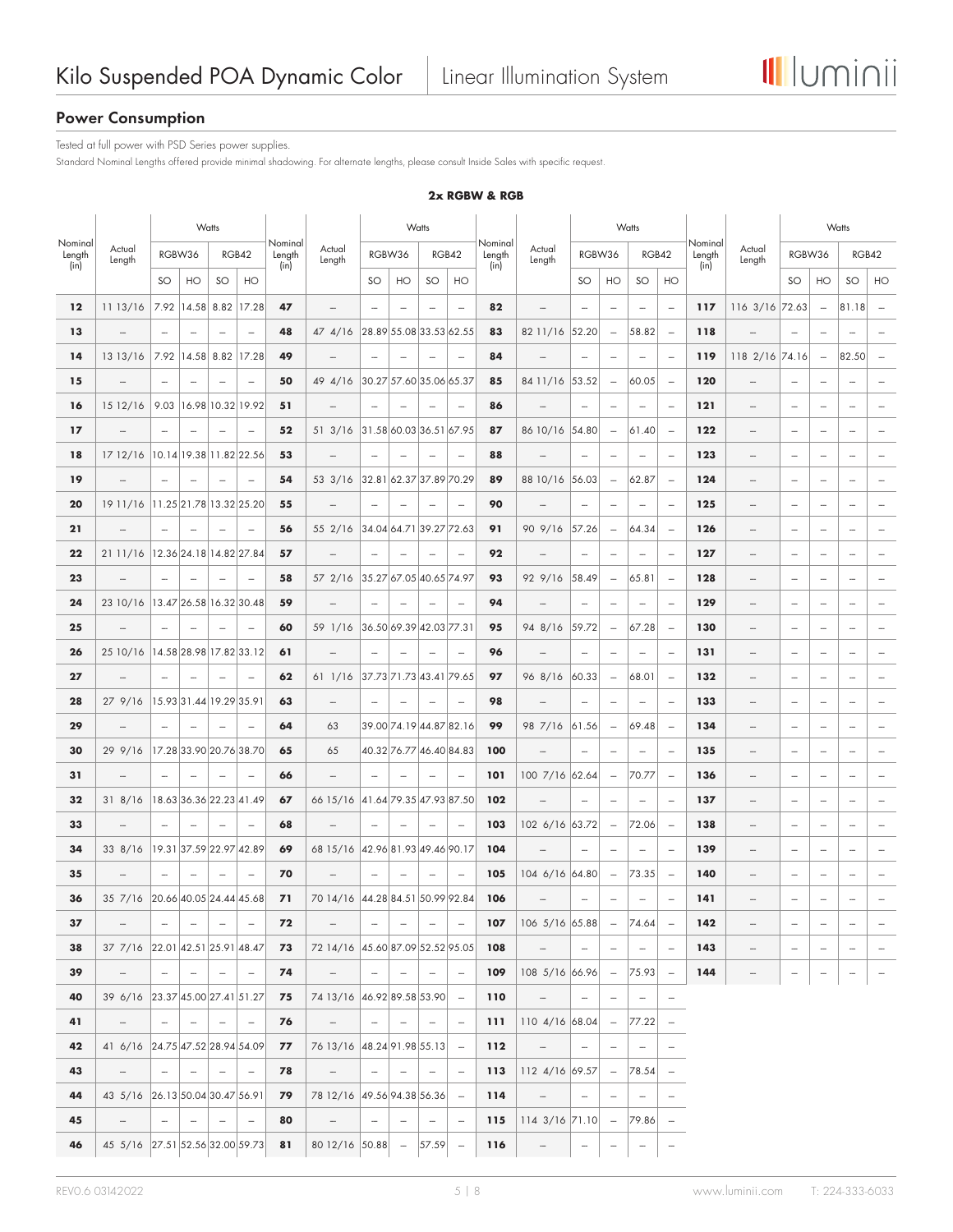**B**

# **Power Supplies**

See fixture and power supply instructions & spec sheet for wiring information. Dimming possible in select models - view Luminii website for list of compatible dimmers.





**A**

**MODELS PS010 A Length** 14.40" **Width** 2.60" **C Depth** 5.20"

### **C 0-10V Warm Dimming 0% Power Supply 120VAC - 277VAC** (for warm dimming of DW52 Dynamic White option)



Requires a 0-10V controller to work properly

### **0-10V Tunable White 0% Dimming Power Supply 120VAC - 277VAC** (for tunable white control of DW52 Dynamic White option)



Requires two 0-10V controllers to work properly

#### **Customizable Dim to Warm or Variable White via 0 - 10V** (for tunable white or warm dimming control of DW52 Dynamic option)



Requires a 0-10V controller to work properly

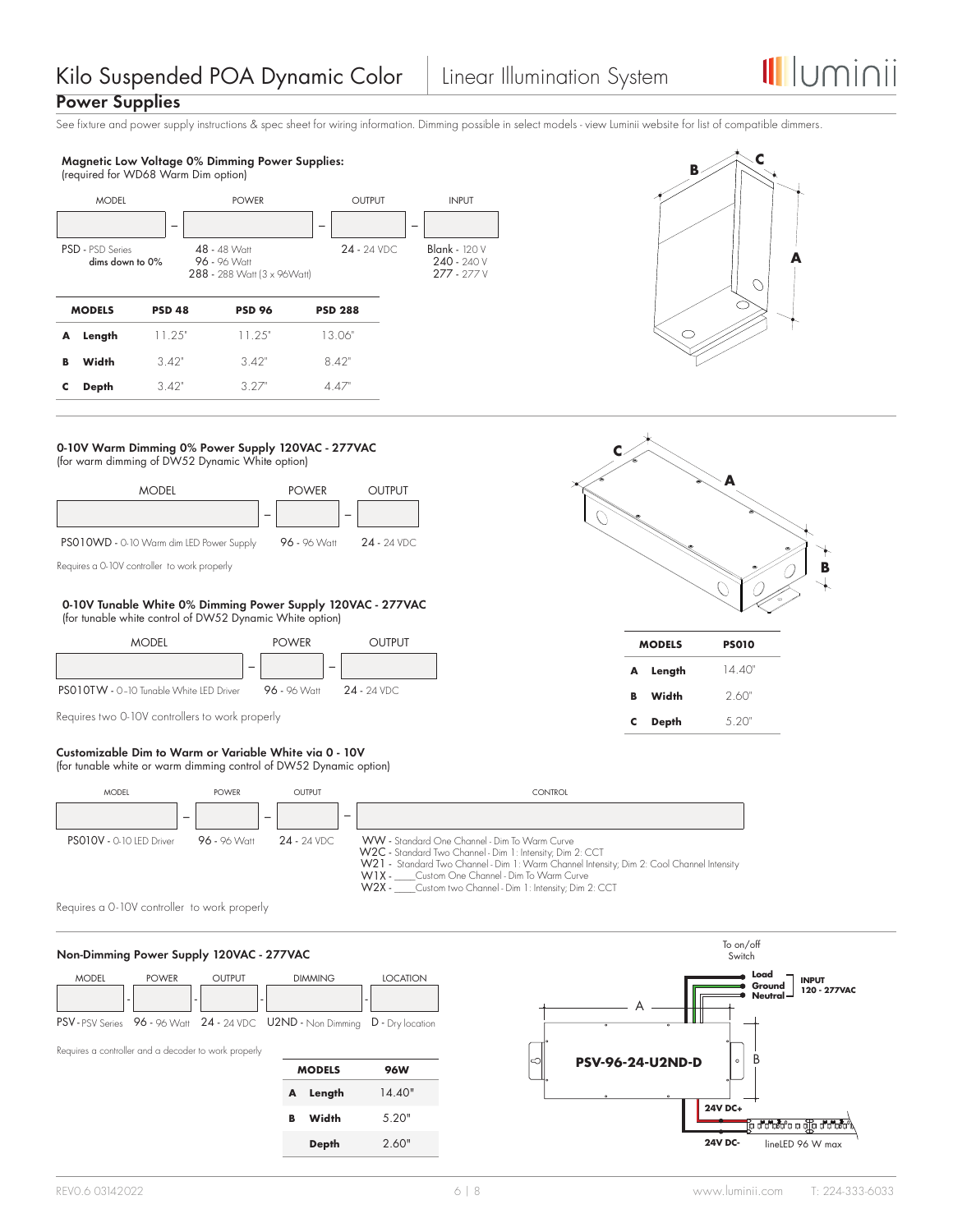

# **Power Supplies**

See fixture and power supply instructions & spec sheet for wiring information. Dimming possible in select models - view Luminii website for list of compatible dimmers.

### **DMX 0% Dimming Power Supplies 120VAC - 277VAC**



Features eldoLED's LINEARdrive configurable dimmable drivers.

DDMX-RGBW DMX Decoder not required when purchasing this power supply.

|   | <b>MODELS</b> | <b>96W</b> | 3X96   |
|---|---------------|------------|--------|
| A | Length        | 14.40"     | 15.75" |
| в | Width         | 5.20"      | 6.62"  |
|   | <b>Depth</b>  | 2.60"      | 49.5"  |



# **DMX-1Z-RGBW, DMX-3Z-RGBW**

RGBW LED 1 or 3 Zone Controller



ORDERING CODE



DMX /Wireless RGB-W wall-mount controller controls DMX lighting fixtures, wireless control of RGB-W lighting fixture or use both simultaneously. Fits in any standard US switch box. Includes all the outputs in the back of the controller.

Control brightness levels with a single touch, personalize and memorize 3 different scenes, and even create 3 variations of white.

# **Features**

- 2 in 1 in-Wall Controller: DMX Control or Wireless RGB-W
- 65,000 Color Options, Dimming and Speed Control
- Memory Function
- 50 Foot Wireless Range
- Easily Fits Standard US Switch Boxes
- Touch Sensitive Glass Surface
- Includes 10 Built in Programs, or Create and Play Your Own

# **Operating Voltage**

12 - 24V DC

# **Color Parameters**

- Brightness
- Saturation
- Primary colors
- Fading
- Color changing speed